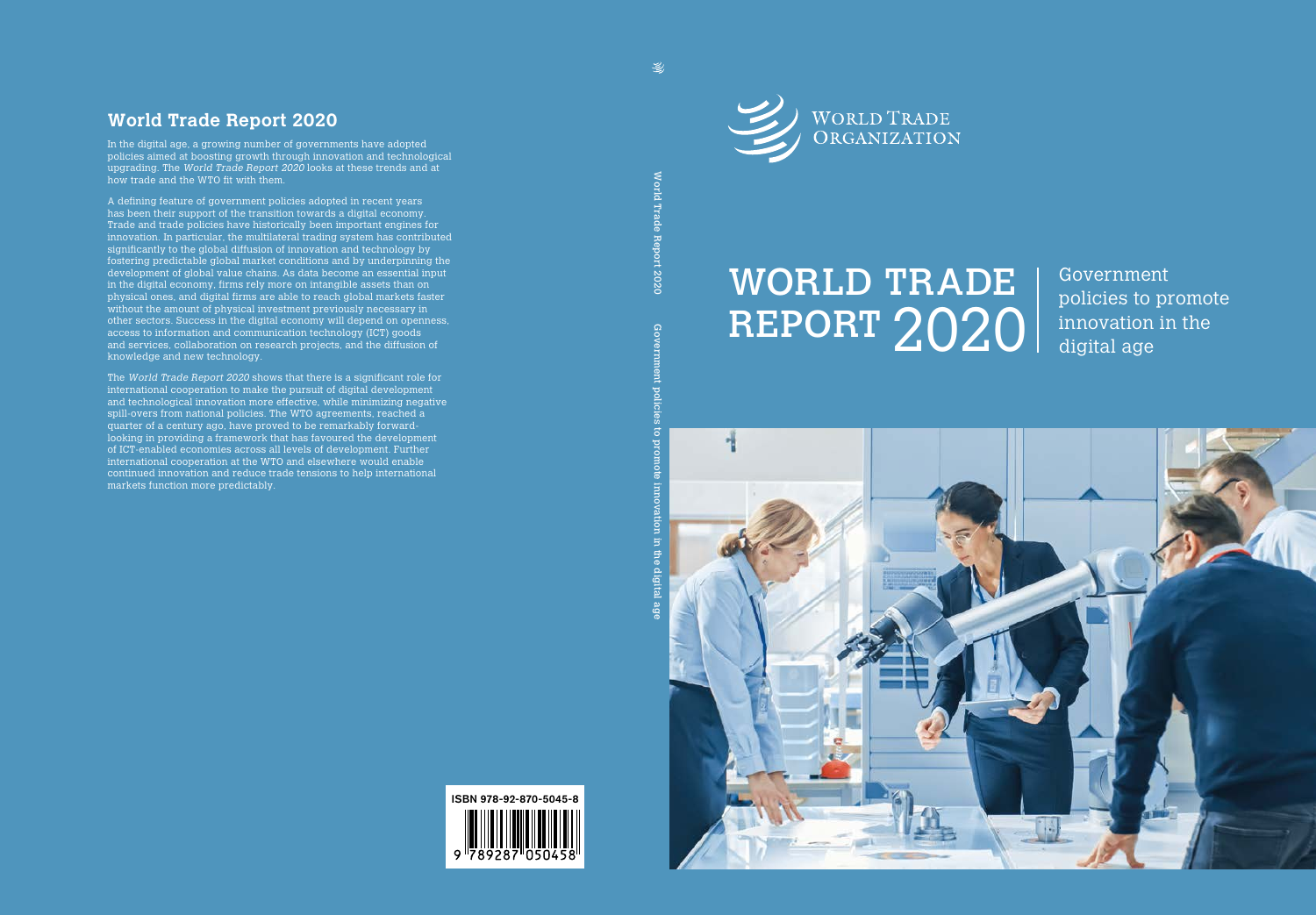## What is the World

## What is the 2020

What is the World Trade Report is an Trade Report? annual publication that aims to deepen understanding about trends in trade, trade policy issues and the multilateral trading system.

What is the 2020 The 2020 World Trade Report<br>Report about? looks at the role of innovation and technology policies in an increasingly digitalized world economy, and explains the role of the WTO in this changing context.

Find out more Website: www.wto.org General enquiries: enquiries@wto.org Tel: +41 (0)22 739 51 11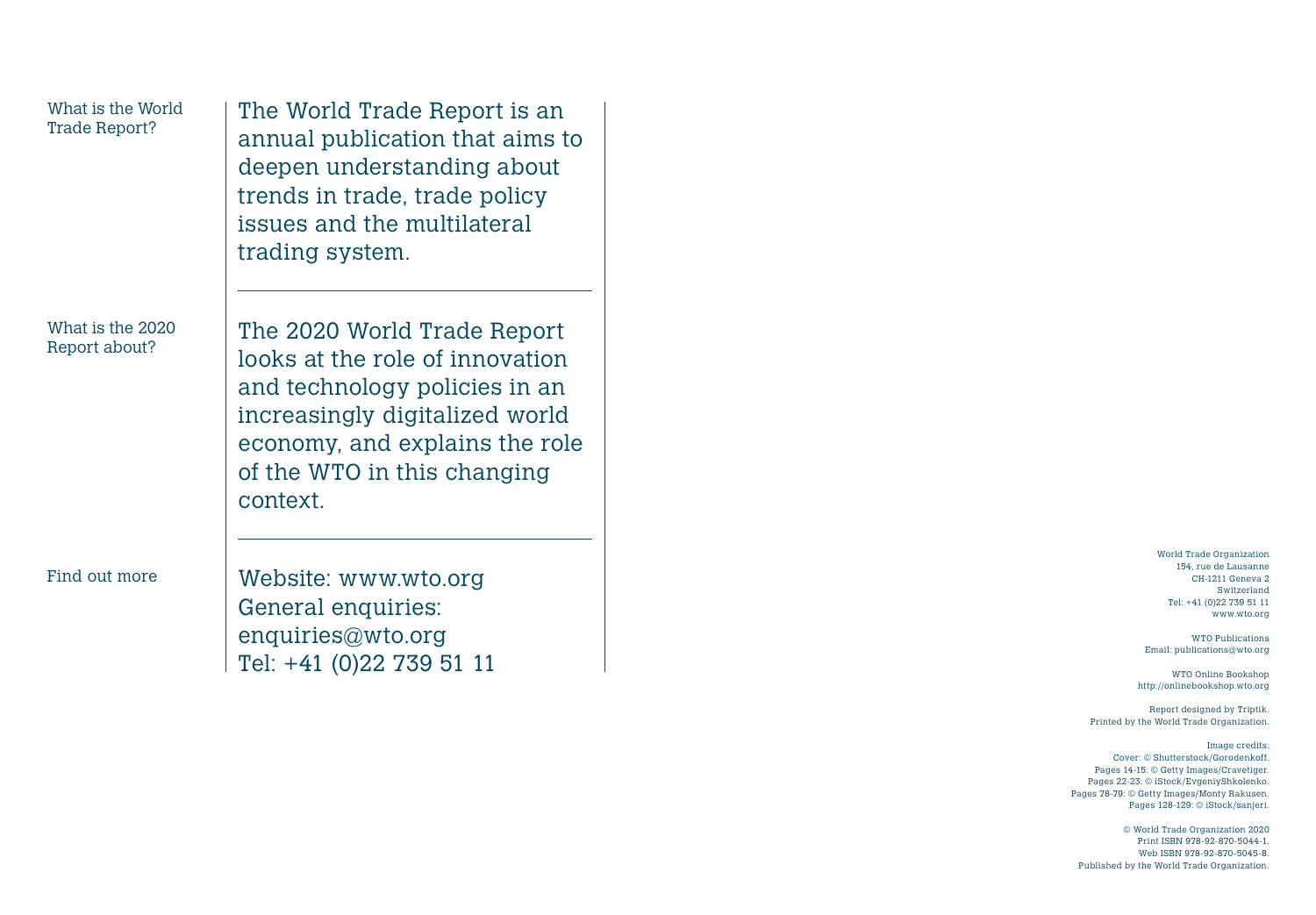## **Contents**

| <b>Acknowledgements and Disclaimer</b>                                                                                    | $\mathbf 2$ |
|---------------------------------------------------------------------------------------------------------------------------|-------------|
| Abbreviations and symbols                                                                                                 | 3           |
| Foreword by Deputy Directors-General Agah, Brauner, Wolff and Yi                                                          | 4           |
| <b>Executive summary</b>                                                                                                  | 6           |
|                                                                                                                           |             |
| A. Introduction                                                                                                           | 14          |
| 1. A new wave of government policies                                                                                      | 16          |
| 2. Government policies redux                                                                                              | 16          |
| 3. Government policies are as old as industrialization                                                                    | 17          |
| 4. Maximizing positive spill-overs while minimizing the negative ones -<br>the critical role of international cooperation | 19          |
| B. Defining innovation-oriented government policies and their evolution in the digital age                                | 22          |
| 1. Introduction                                                                                                           | 24          |
| 2. A new wave of government policies: when, where, what?                                                                  | 24          |
| 3. Mapping government policy instruments in the digital era: old tools, new tools                                         | 49          |
| 4. Conclusions                                                                                                            | 75          |
| C. Innovation policy, trade and the digital challenge                                                                     | 78          |
| 1. Introduction                                                                                                           | 80          |
| 2. The rationale for innovation policy in the digital era                                                                 | 83          |
| 3. The determinants of innovation in the digital era                                                                      | 92          |
| 4. Cross-border effects of innovation policies                                                                            | 117         |
| 5. Conclusions                                                                                                            | 123         |
| D. International cooperation on innovation policies in the digital age                                                    | 128         |
| 1. Introduction                                                                                                           | 130         |
| 2. The existing framework of international cooperation                                                                    | 130         |
| 3. Do we need more cooperation on innovation policies in the digital age?                                                 | 156         |
| 4. Conclusions                                                                                                            | 171         |
| <b>Opinion pieces</b>                                                                                                     |             |
| Justin Yifu Lin, "Industrial policy revisited"                                                                            | 26          |
| Mariana Mazzucato, "Mission-oriented innovation and industrial policy"                                                    | 101         |
| Emily J. Blanchard, "Education and health as industrial policy"                                                           | 111         |
| Dani Rodrik, "Industrial policy, innovation and global rules"                                                             | 162         |

| <b>Bibliography</b>                 | 176 |
|-------------------------------------|-----|
| <b>Technical notes</b>              | 193 |
| List of figures, tables and boxes   | 198 |
| <b>WTO members</b>                  | 201 |
| <b>Previous World Trade Reports</b> | 202 |

1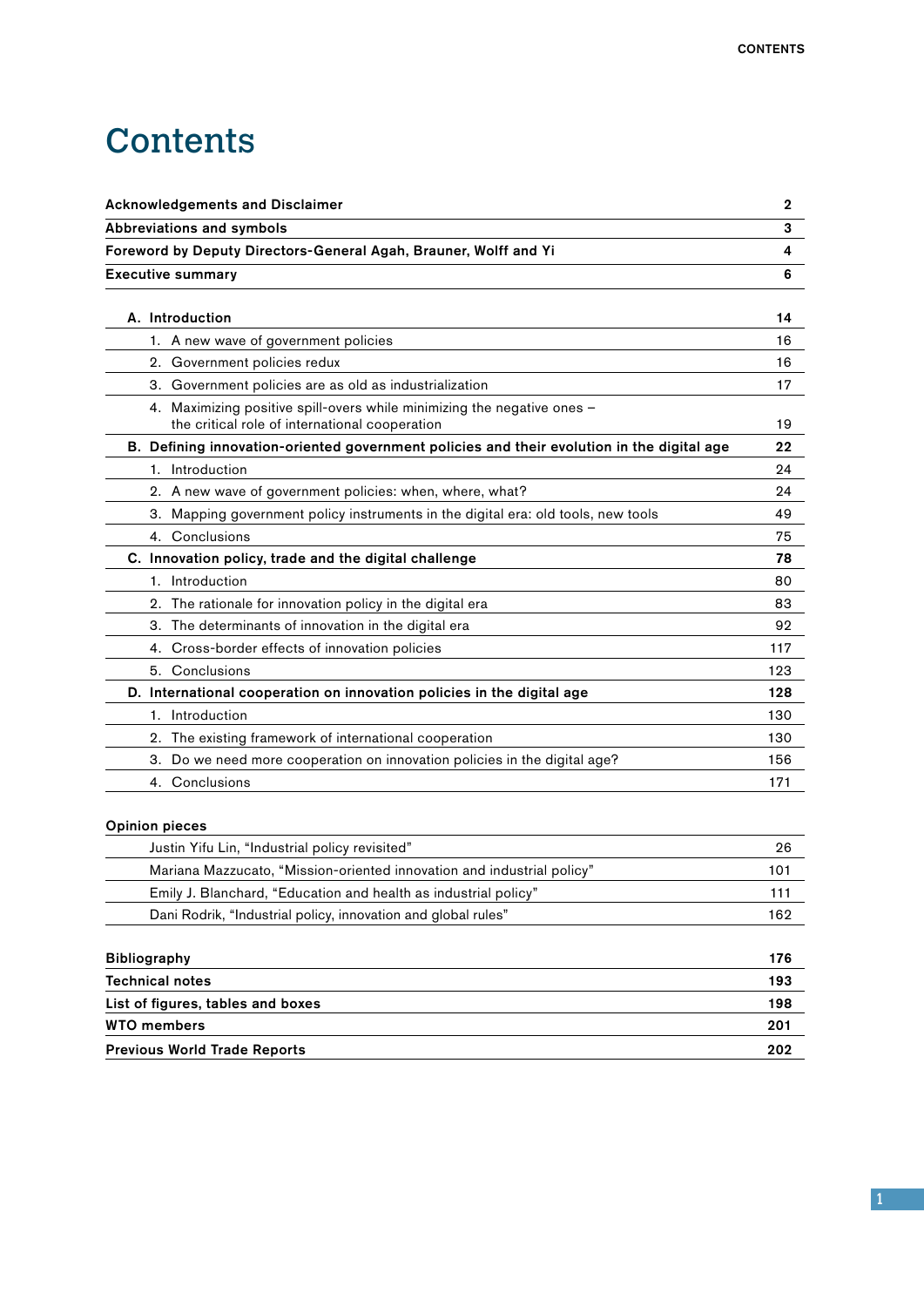#### Acknowledgements

The *World Trade Report 2020* was prepared under the general responsibility of Xiaozhun Yi, WTO Deputy Director-General, and Robert Koopman, Director of the Economic Research and Statistics Division. The report was coordinated by Marc Auboin and Ankai Xu. The authors of the report are Marc Auboin, Marc Bacchetta, Cosimo Beverelli, Eddy Bekkers, Kian Cassehgari Posada, Emmanuelle Ganne, John Hancock, Kathryn Lundquist, Gabrielle Marceau, José-Antonio Monteiro, Roberta Piermartini, Stela Rubínová, Victor Stolzenburg, Ankai Xu and Qing Ye (Economic Research and Statistics Division).

Several divisions in the WTO Secretariat provided valuable inputs and comments on drafts. In particular, written contributions were provided by colleagues from the Agricultural and Commodities Division (Rolando Alcala, Christiane Wolff), the Development Division (Théo Mbise, Michael Roberts), the Intellectual Property, Government Procurement and Competition Division (Roger Kampf, Wolf Meier-Ewert, Anna Caroline Müller and Antony Taubman), the Legal Affairs Division (Jenya Grigorova), the Market Access Division (Helen Chang, Mark Henderson, Dolores Halloran, Darlan Marti, Roy Santana and Xiaobing Tang), the Rules Division (Quentin Baird, Seref Coskun), the Trade and Environment Division (Lauro Locks, Devin McDaniels), the Trade in Services and Investment Division (Antonia Carzaniga, Juan Marchetti and Lee Tuthill) and the Trade Policy Review Division (Antonia

Diakantoni, Peter Pedersen). Trineesh Biswas from the Office of the Director-General provided valuable advice and guidance.

External contributions were received from Emily Blanchard (Dartmouth College), Justin Yifu Lin (Peking University), Mariana Mazzucato (University College London), and Dani Rodrik (Harvard University). The following individuals from outside the WTO Secretariat also provided useful comments on early drafts of the report: Amrit Abahri, Reda Cherif, Dan Ciuriak, Simon Evenett, Caroline Freund, Anabel González, Fuad Hasanov, Beata Javorcik, Eun-Ju Kim, Tabitha Kiriti, Zonglai Kou, Nathan Lane, Mia Mikic, Julia Nielson, Delei Peng, Boopen Seetanah, Wilma Viviers, Sacha Wunsch-Vincent and Lei Zhang.

Research assistance was provided by Razi Iqbal, Hemanth Kalathuru, Raghav Kapur, Maxime Ladrière, Shelley Moore, Daniil Orlov and Alvin Wang. Additional charts were provided by Florian Eberth and Simon Evenett.

The text production of the Report was managed by Anne Lescure and Diana Dent of the Economic Research and Statistics Division. The production of the Report was managed by Anthony Martin and Helen Swain of the Information and External Relations Division. Helen Swain edited the report. Gratitude is also due to the translators in the Language and Documentation Services Division for the high quality of their work.

### Disclaimer

The *World Trade Report* and its contents are the sole responsibility of the WTO Secretariat, except for the opinion pieces, which are the sole responsibility of their authors. The Report does not reflect the opinions or views of members of the WTO. The authors of the Report also wish to exonerate those who have commented upon it from responsibility for any outstanding errors or omissions.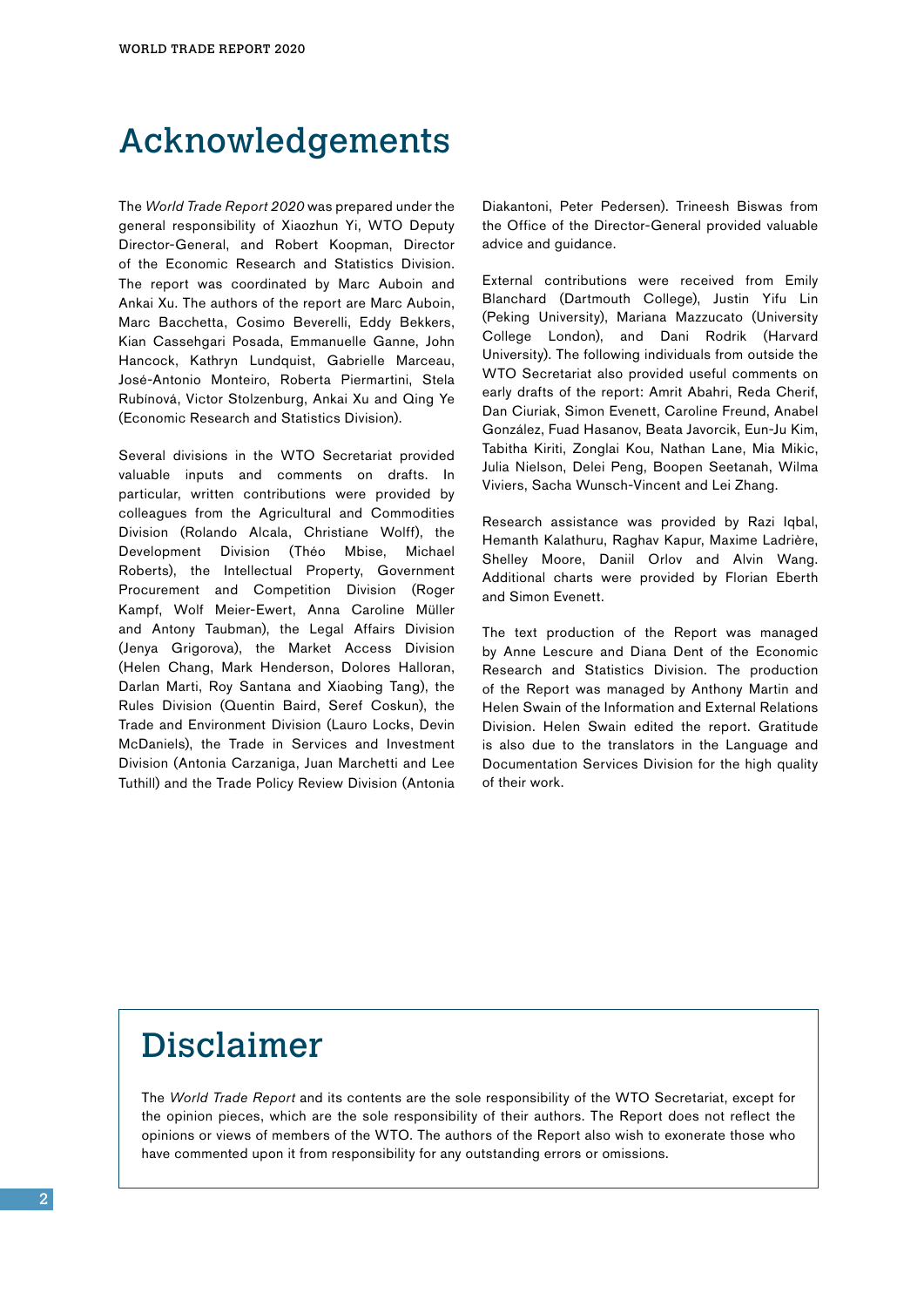## Abbreviations and symbols

| antidumping                                            |                                                                                                                                                                                                                                                                                            | MERCOSUR Southern Common Market                                                   |  |
|--------------------------------------------------------|--------------------------------------------------------------------------------------------------------------------------------------------------------------------------------------------------------------------------------------------------------------------------------------------|-----------------------------------------------------------------------------------|--|
| artificial intelligence                                | MFN                                                                                                                                                                                                                                                                                        | most-favoured nation                                                              |  |
| Asia-Pacific Economic Cooperation                      | MNC                                                                                                                                                                                                                                                                                        | multinational corporation                                                         |  |
| Association of Southeast Asian Nations                 | <b>MSME</b>                                                                                                                                                                                                                                                                                | micro, small and medium-sized                                                     |  |
| base erosion and profit-shifting                       |                                                                                                                                                                                                                                                                                            | enterprise                                                                        |  |
| Caribbean Community                                    | <b>OECD</b>                                                                                                                                                                                                                                                                                | Organisation for Economic<br>Co-operation and Development                         |  |
| Agreement for Trans-Pacific Partnership                | <b>PPE</b>                                                                                                                                                                                                                                                                                 | personal protective equipment                                                     |  |
| countervailing duties                                  | R&D                                                                                                                                                                                                                                                                                        | research and development                                                          |  |
| Eurasian Economic Union                                | RTA.                                                                                                                                                                                                                                                                                       | regional trade agreement                                                          |  |
| European Centre for International<br>Political Economy | <b>SCM</b>                                                                                                                                                                                                                                                                                 | subsidies and countervailing measures                                             |  |
|                                                        | <b>SEZ</b>                                                                                                                                                                                                                                                                                 | special economic zone                                                             |  |
| European Economic Area                                 | <b>SME</b>                                                                                                                                                                                                                                                                                 | small and medium-sized enterprise                                                 |  |
| foreign direct investment                              | <b>SOE</b>                                                                                                                                                                                                                                                                                 | state-owned enterprise                                                            |  |
| free trade agreement                                   | <b>STEM</b>                                                                                                                                                                                                                                                                                | science, technology, engineering                                                  |  |
| General Agreement on Trade in Services                 |                                                                                                                                                                                                                                                                                            | and mathematics                                                                   |  |
| General Agreement on Tariffs and Trade                 |                                                                                                                                                                                                                                                                                            | technical barriers to trade                                                       |  |
| government budget allocations for R&D                  |                                                                                                                                                                                                                                                                                            | <b>Trade Policy Review</b>                                                        |  |
| gross domestic product                                 |                                                                                                                                                                                                                                                                                            | Agreement on Trade-Related<br><b>Investment Measures</b>                          |  |
| gross national product                                 |                                                                                                                                                                                                                                                                                            | Trade-Related Aspects of Intellectual                                             |  |
| <b>WTO Government Procurement</b>                      |                                                                                                                                                                                                                                                                                            | <b>Property Rights</b>                                                            |  |
|                                                        | <b>UNCTAD</b>                                                                                                                                                                                                                                                                              | <b>United Nations Conference</b>                                                  |  |
|                                                        |                                                                                                                                                                                                                                                                                            | on Trade and Development                                                          |  |
| technology                                             |                                                                                                                                                                                                                                                                                            | <b>United Nations Economic</b><br>Commission for Europe                           |  |
| International Electrotechnical                         | <b>UNEP</b>                                                                                                                                                                                                                                                                                | United Nations Environment Programme                                              |  |
|                                                        | UNESCO                                                                                                                                                                                                                                                                                     | United Nations Educational, Scientific                                            |  |
|                                                        |                                                                                                                                                                                                                                                                                            | and Cultural Organization                                                         |  |
|                                                        | <b>UNICEF</b>                                                                                                                                                                                                                                                                              | United Nations Children's Fund                                                    |  |
|                                                        | <b>UNIDO</b>                                                                                                                                                                                                                                                                               | United Nations Industrial                                                         |  |
| Standardization                                        |                                                                                                                                                                                                                                                                                            | Development Organization<br>United States-Mexico-Canada                           |  |
| internet service provider                              |                                                                                                                                                                                                                                                                                            | Agreement                                                                         |  |
|                                                        | <b>WHO</b>                                                                                                                                                                                                                                                                                 | World Health Organization                                                         |  |
| <b>WTO Information Technology Agreement</b>            | <b>WTO</b>                                                                                                                                                                                                                                                                                 | World Trade Organization                                                          |  |
| <b>International Trade Centre</b>                      |                                                                                                                                                                                                                                                                                            |                                                                                   |  |
| International Telecommunication Union                  |                                                                                                                                                                                                                                                                                            |                                                                                   |  |
| least developed country                                |                                                                                                                                                                                                                                                                                            |                                                                                   |  |
|                                                        |                                                                                                                                                                                                                                                                                            |                                                                                   |  |
|                                                        | Comprehensive and Progressive<br>Agreement<br>general-purpose technology<br>information and communication<br>Commission<br>Internet of Things<br>intellectual property<br>investment promotion agency<br>International Organization for<br>information technology<br>local loop unbundling | TBT<br><b>TPR</b><br><b>TRIMS</b><br><b>TRIPS</b><br><b>UNECE</b><br><b>USMCA</b> |  |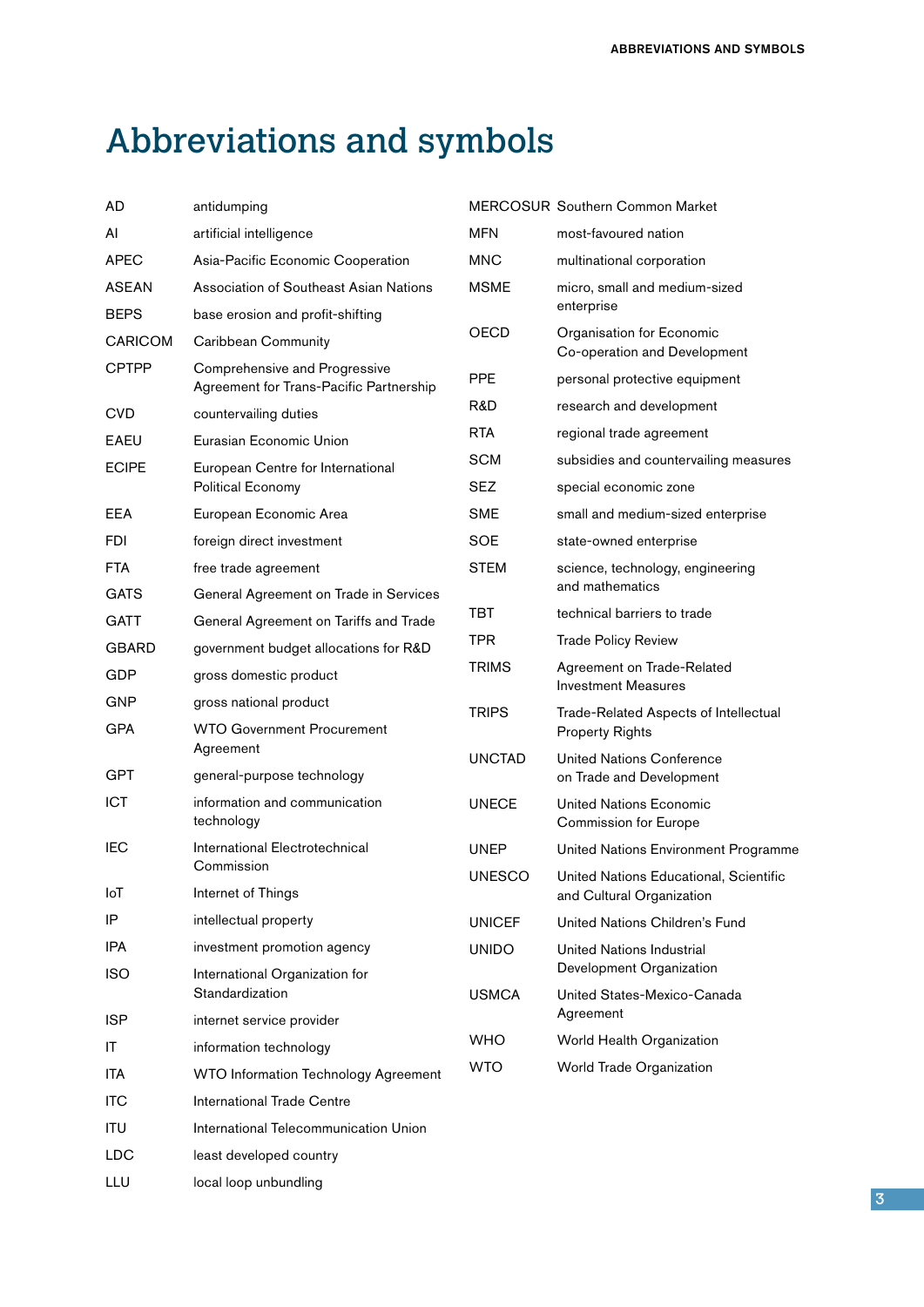### Foreword by Deputy Directors-General Agah, Brauner, Wolff and Yi

In the digital age, a growing number of governments have adopted policies aimed at boosting growth through innovation and technological upgrading. The domestic economic fallout linked to the COVID-19 pandemic is leading countries to strengthen these policies. This report looks at these trends, and at how trade and the WTO fit in. It shows that there is a significant role for international cooperation to make countries' pursuit of such goals more effective, while minimizing negative spill-overs from national policies.

Historically, governments have sought to use policy to enhance long-term economic growth or societal welfare. These policies have always had to balance multiple objectives, from attempts to correct real or perceived market failures, to the dual task of managing change in mature sectors, while promoting emerging industries and technologies. Over the past two decades, countries have targeted these objectives with increasingly outward-oriented policies, in recognition that openness by access to larger markets and increased competition leads firms to innovate. Trade and trade policy have historically been important engines for innovation. The certainty and predictability in global market conditions fostered by the multilateral trading system has made a major contribution to innovation and technology diffusion globally, notably by underpinning the rise of global value chains. Countries have accessed advanced technology by importing capital goods, technologies and building knowledge through partnerships and global value chain participation. The economic literature and experience in many countries highlight that innovation, productivity and other key objectives of government policies are best served by broadly open global markets.

Today, a defining feature of government policies is to support the transition towards the digital economy. This transition has become the key objective of so-called "new industrial policies", whose conceptual basis and content have been partly reshaped by the distinct features of the digital economy. As data becomes an essential input, firms rely more on intangible assets than on physical ones. Digital firms are more scalable, reach global markets faster, and



large players may expand globally without the amount of physical investment previously necessary in other sectors. Success in the digital economy underscores the need for openness, for access to information and communications technology (ICT) goods and services, open-source technology, foreign markets, collaborative research projects, and in general for the diffusion of knowledge and new technology.

Spurring innovation in the digital field, whether "new in the world" or "new in the country", is at the core of many new industrial policies adopted in countries at all levels of development in recent years. Governments typically justify these interventions on the grounds of market failures in financing innovation and entrepreneurship, the existence of economywide spill-overs for general-purpose technologies, the public nature of knowledge, and the presence of network externalities. The Report finds that some of the policy instruments being employed are relatively new (data policies, some collaborative research and development support, knowledge diffusion through agglomeration, technological hubs) while others are more conventional (tariffs for infrastructural equipment, investment and tax incentives, innovationbased procurement and intellectual property policies).

The Report observes that many developing countries have adopted proactive policy frameworks to promote digital development and technological innovation, with a view, *inter alia*, to catching up on infrastructure, developing the digitization of production and building domestic capacity for a software/app economy which relies on open-source technologies. Innovation in the digital field is widely sought by countries at all development levels. Provided they continue to catch up on internet infrastructure and the right policy and business environment, least-developed countries stand to gain increasingly in digital service exports, participation in global value chains, and the economic inclusion fostered by affordable mobile services.

The Report notes that government policies retain "defensive" aspects, particularly in mature nondigital sectors subject to intense competition and technological transition. The greatest concentration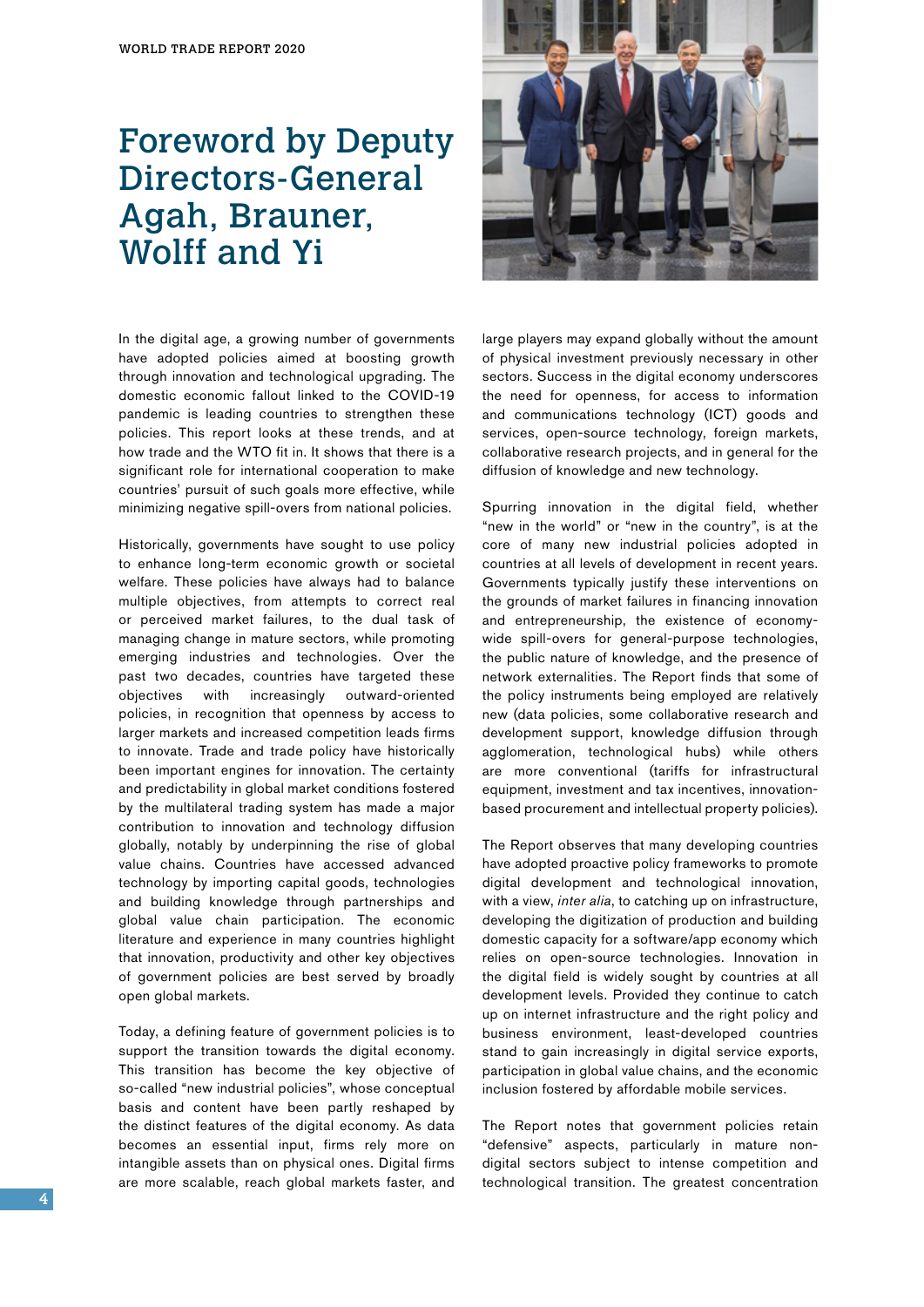of "protective" policy instruments is seen in these sectors, aiming to manage the transition and address employment concerns.

In the digital field, the WTO and its existing rulebook already support innovation directly and indirectly in many ways: directly, by eliminating tariffs on internet and telecommunications infrastructure products through the Information Technology Agreement (ITA) and extending these benefits to non-ITA members, by liberalizing internet services through the telecommunications agreement, and by stimulating e-commerce with the moratorium on duties on cross-border digital flows, as well as by providing a robust and stable framework for the development of global and open standards, intellectual property protection and other critical rules based on the principles of non-discrimination, transparency and reciprocity; and indirectly, through the improved resource allocation and efficiency that come with open trade, which frees up resources that can be devoted to new cutting-edge pursuits.

The WTO agreements reached a quarter-century ago proved to be remarkably forward-looking in providing a framework that helped foster the development of an ICT-enabled economy in countries across all levels of development, while preserving policy space for countries to pursue different models of digital development.

Just as it has fostered broadly open, predictable and competitive markets in the wider global economy, the WTO can in the years ahead play an important role in reducing uncertainty in markets for digital goods and services. But this will mean updating the WTO framework to address new challenges and demands. For example, the rising importance of data leads to growing demands for shared international understanding on data transfer, localization and privacy. International cooperation would be useful to foster innovation and interoperability and to reduce tensions in ways that would make international markets function more predictably.

This report looks at how international cooperation – at the WTO, on Aid for Trade and elsewhere – can address these challenges and maximize the positive spill-overs from governments' policies to promote innovation. While, in many instances, digital markets enhance competition and generate positive spillovers for the rest of the economy, the Report also warns that the winner-takes-all characteristics of certain digital industries could lead to policy responses that raise tensions between countries and introduce unnecessarily high market barriers. Here, international cooperation could play a particularly valuable role in limiting negative spill-overs.

Yonov Frederick Agah Deputy Director-General

Karl Brauner Deputy Director-General

the White

Alan Wolff Deputy Director-General

Hiavchun Y.

Xiaozhun Yi Deputy Director-General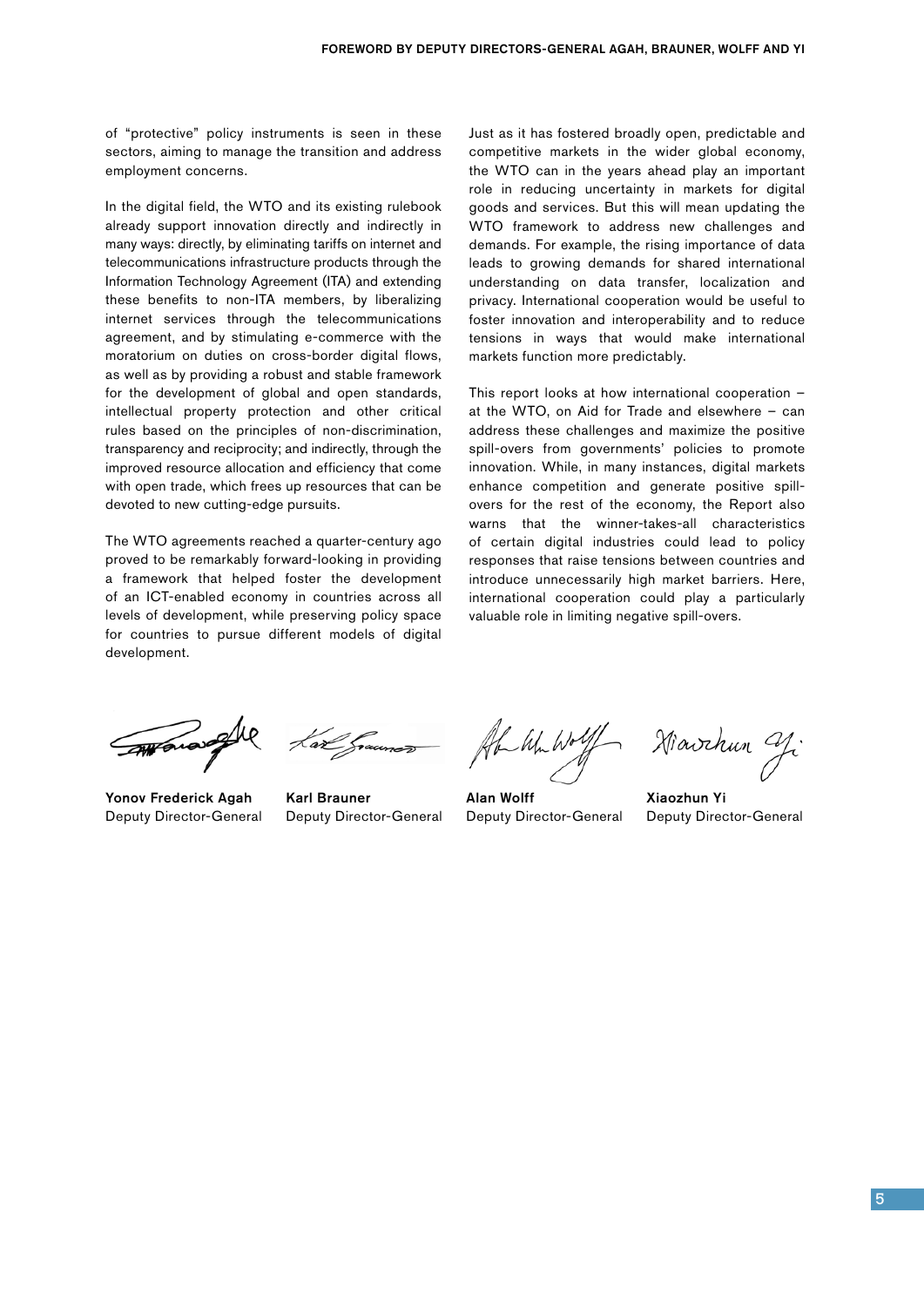#### Executive summary

#### A. Introduction

In the digital age, a growing number of governments have adopted policies aimed at boosting growth through innovation and technological upgrading. The domestic economic fallout linked to the COVID-19 pandemic is leading countries to strengthen these policies. This report looks at those trends, and at how trade and the WTO fit into them. It shows that international cooperation could play a significant role in making countries' pursuit of such goals more effective, while minimizing the negative spill-overs from national policies.

The shift towards digitalization and knowledge-based economies highlights the increasing importance of innovation and technology to economic growth. Under the so-called "new industrial policies", government policies aim at shifting domestic production towards new, enabling digital technologies, while at the same time facilitating the modernization of mature industries.

At each phase of policymaking, governments have to balance multiple objectives, from attempts to correct real or perceived market failures, to the dual task of managing change in mature sectors, while promoting emerging industries and technologies. Over the past two decades, economies have met these objectives with increasingly outward-oriented policies, in recognition of the fact that openness – access to larger markets and increased competition – leads firms to innovate.

The digital age further underlines this need for openness. Trade and trade policy have historically been important engines for innovation. The certainty and predictability in global market conditions fostered by the multilateral trading system have made an enormous contribution to innovation and technology diffusion globally, notably by underpinning the rise of global value chains. Countries have accessed advanced technology by importing capital goods, by means of technologies, and by building knowledge through partnerships and global value chain participation.

Today, a defining feature of government policies is to support the transition towards the digital economy, which is one reason why more and more governments adopt knowledge-based strategies. However, international cooperation is necessary if outwardoriented policies are to be effective. In the context of

"new industrial policies" and related policies geared towards innovation, and the transition towards the digital economy, some of these strategies can have positive spill-overs for other countries – generating growth, creating new markets and encouraging technology diffusion. At other times, these strategies can have negative spill-overs – distorting trade, diverting investment, or promoting unfair competition.

The challenge for WTO members is to provide a framework of shared rules that encourages positivesum outcomes and discourages zero- or negative-sum ones. This is not a new challenge. The system that was created after the Second World War was designed precisely to reconcile international rules with national policy space and flexibility.

#### B. Defining innovation-oriented government policies and their evolution in the digital age

In many countries, government policies attempt to improve the business environment or to tilt the structure of economic activity toward sectors, technologies or tasks that are expected to offer better prospects for economic growth or societal welfare than would occur in the absence of such intervention. Governments are generally motivated to implement policies at the sectoral level in order to boost longterm growth, increase incomes and productivity, and, in doing so, promote entrepreneurship, innovation, technology transfer, skill development and competition as specific policies to achieve these objectives.

Over time, there have been several phases of government policies, with considerable variance across economies. In the early days, industrial policies were narrowly defined as policies that aimed to build capacity mainly in the manufacturing sector. The 1980s marked a gradual shift away from policies based on import substitution, infant industry protection and direct intervention into the production process, towards more outward-oriented policies. Some countries anticipated that shift even earlier.

In the 1990s, industrial policies further embraced open economy requirements: skills upgrading, acquisition of technological capacity, reduction of business and trade costs, and infrastructure development, for example, as important mediumterm objectives. Industrial and trade policies aimed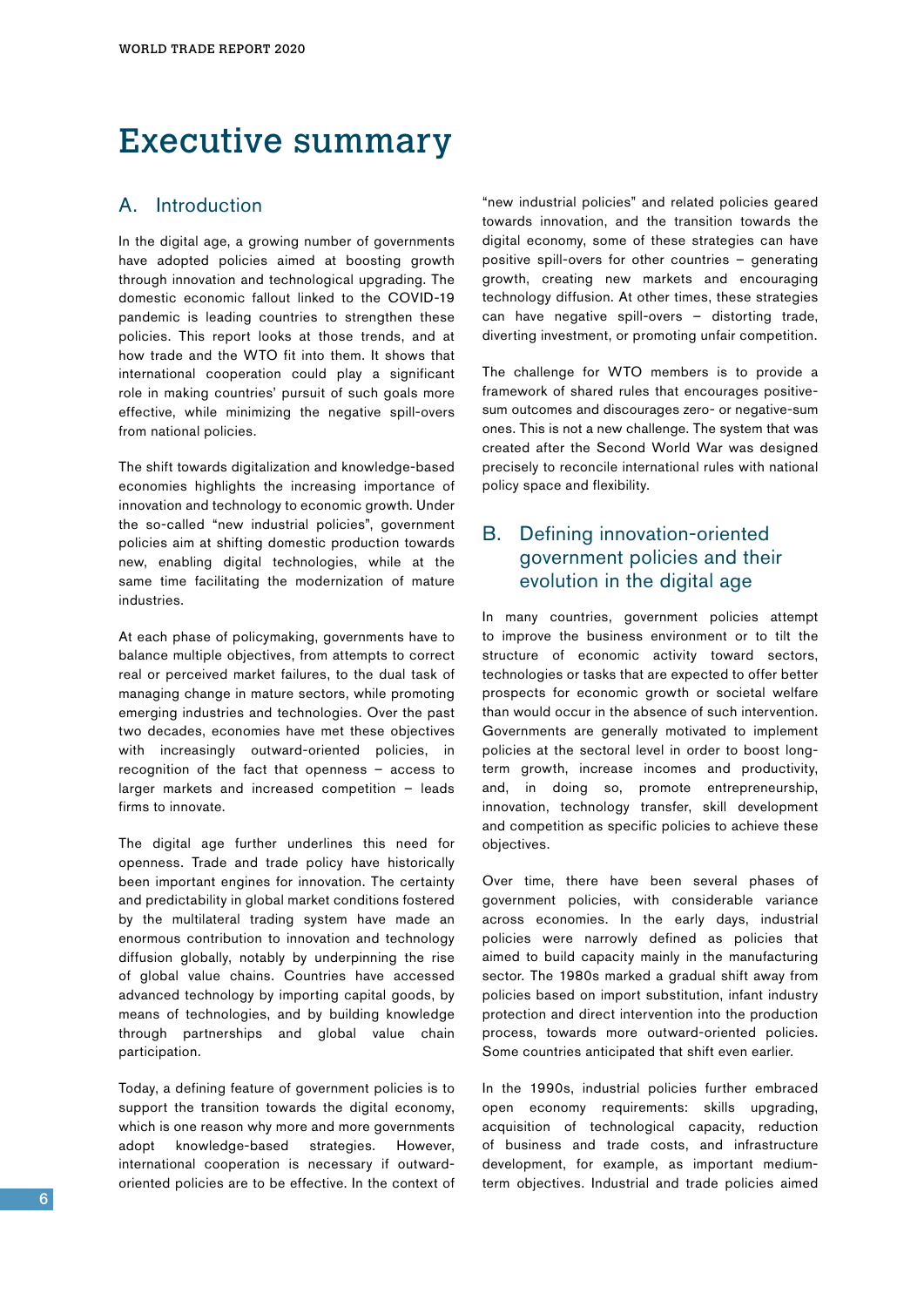to improve the international competitiveness of firms and their integration into global value chains. Governments also introduced strong horizontal, or cross-sectoral, objectives aimed at providing the infrastructure for economic growth, although the horizontal focus did not completely displace sectoral policies, which remained a prominent feature of industrial policies.

By the turn of the millennium, the notion of industrial policy had shifted significantly, with the concept of "industrial" extending beyond the manufacturing sector and evolving towards a model of greater strategic collaboration between the private sector and governments, characterized by the relatively large presence of public-private partnerships and programmes to boost research and development (R&D).

Since the 2008-09 financial crisis, there has been an undeniable resurgence of government policies aimed at fostering change in the allocation of resources by economies, as reflected in the number of economies in which such policies have been developed and in the ambition of policy plans. "New industrial policies", "Industrial 4.0", "digital transition plans" have been designed in a context of profound industrial reorganization and parallel to the emergence of ground-breaking digital technologies and advanced manufacturing supply chains. For many countries, the principal aim is to modernize their economies, including their traditional manufacturing sectors, in a way that promotes the shift from mechanical and analogic production to digitally enabled production processes and services.

Hence a key and defining feature of "new industrial policies" is their prime focus on innovation, technological development and upgrading in the digital field.

Innovation can be understood as the transformation of an invention into marketable products and services, new business processes and organizational methods, as well as the absorption, adaptation and dissemination of novel technologies and know-how. Innovation-oriented government policies are therefore public interventions to support the generation and diffusion of innovation.

In practice, technological upgrading and the digitalization of production processes and services are embodied in the economic development plan of many countries, while in others, a specific digital development plan and an innovation plan complements an industrial strategy. Many developing countries have adopted proactive policy frameworks to promote digital development and technological innovation with a view, for example, to catching up on digital and telecommunications infrastructure, developing the digitalization of production and building capacity for a software/app economy reliant, in the main, on open-source technologies.

Providing an overview of industrial and innovation policies in the digital space, this report examines how policy instruments evolve, distinguishing what is truly new from what simply adapts policy instruments already at use in "traditional sectors". Certain policy tools and instruments are clearly integral to the digital economy: data policies, R&D support applied to digital technologies, skill and knowledge diffusion; other policy instruments such as investment incentives and intellectual property rights regimes are more "conventional" and need to adapt when applied to the digital sector.

"New industrial policies" can also display "defensive" aspects, particularly in non-digital sectors, which are the most mature, and which may be subject to competition and technological transition. A snapshot of the use of government policy tools, based on public sources including the WTO Trade Monitoring Database, complemented by the Centre for Economic Policy Research (CEPR)'s Global Trade Alert database, shows the relatively active use of industrial and trade policy instruments of a "defensive" nature in traditional sectors such as minerals, metals and chemical industries, and to a lesser extent in textiles and clothing, electrical machinery, and transport equipment. This is notably the case for new border measures including import tariffs, export duties and non-tariff measures, which account for onethird of the policy measures implemented since the 2008-09 financial crisis. The analysis of domestic support measures is less clear, as many of the domestic support measures are horizontal in nature. Where they are identifiable, sector-specific support measures tend to focus on sectors such as transport equipment, minerals and metals.

Investment policies, which are still at the heart of industrial strategies, are characterized by a trend to offer incentives and attract foreign direct investment (FDI), notably in increasingly popular special economic zones (i.e. areas in a country in which the business and trade laws differ from those of the rest of the country). Fiscal and financial incentives, such as tax or tariff exemptions and subsidized services, are the most prevalent investment promotion tools among economies of all development levels. Meanwhile, FDI policies adapt to the characteristics of the digital economy, in which firms no longer need to serve foreign markets by building large manufacturing capacity and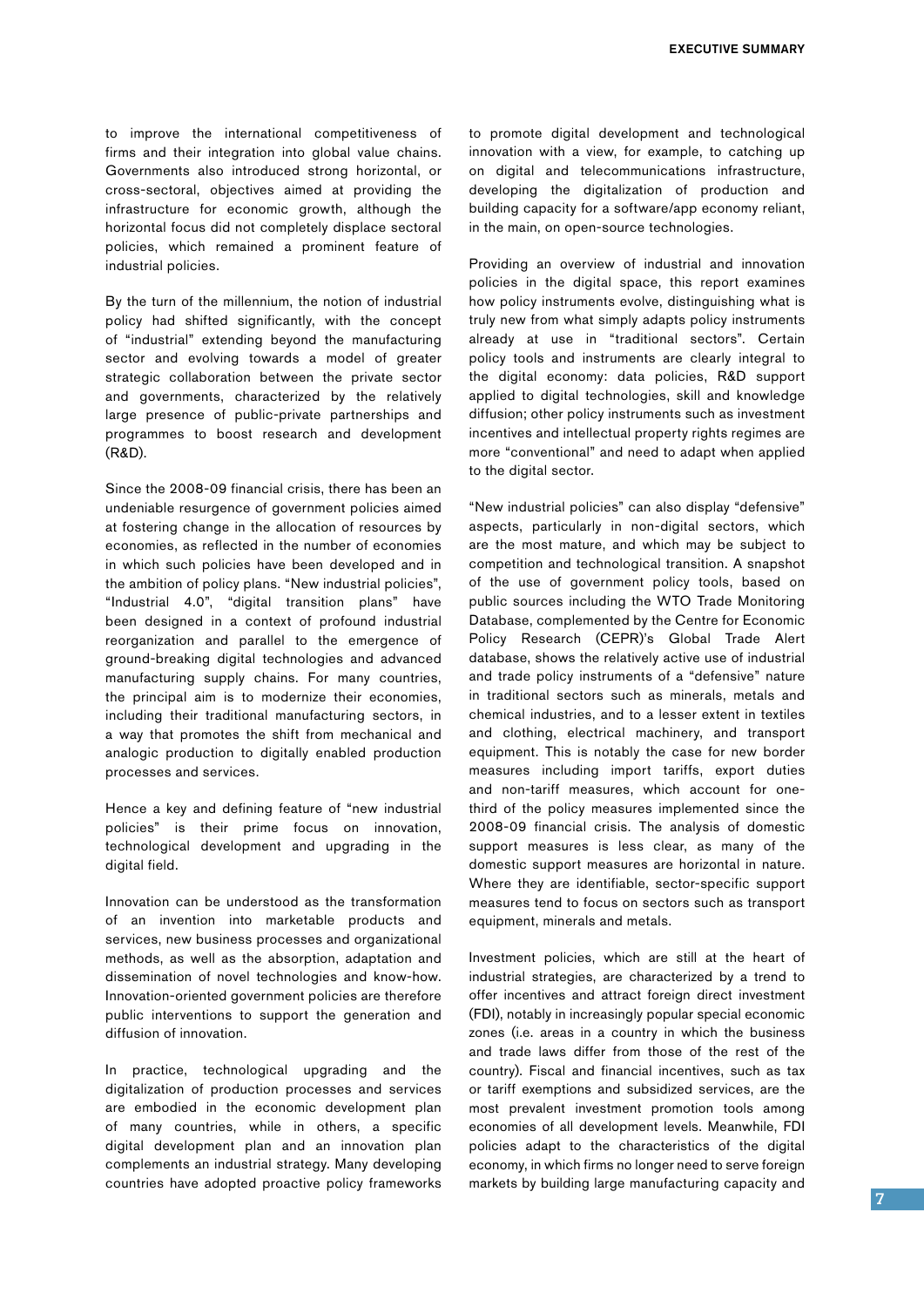hence firms' criteria to invest abroad emphasize skills and the quality of digital infrastructure.

The novelty of government policies in the digital age is perhaps in the requirement for a better articulation of the various policies supporting the establishment of a new digital supply chain. While ambitions to innovate in digital technologies may vary from one economy to another, many countries – including least-developed countries – do have explicit digital strategies to make the most of the digital technologies, with a view to producing software, providing e-services and/or participating in e-commerce. The concept of innovation in some developing countries may differ somewhat from that of the few frontier countries in this field, as in these cases innovation indicates adopting existing technologies rather than inventing new ones. For these countries, their objectives include catching up with more technologically advanced economies and building alternative capacity for software/ domestic "app" economies which can rely on opensource technologies.

Several features of the digital economy underline the evolution of this new phase of industrial and innovation policies. As data become an essential input in every aspect of economic activity, many digital technologies have the potential to alter economies and redefine innovation, and they are thereby considered to be general-purpose technologies. In particular, digital technologies foster collaboration and help to form innovative ecosystems. Firms in the digital economy rely less on physical assets and more on intangible assets. This makes firms much more scalable (i.e. capable of expanding), allowing them to reach global markets, and some market players have come to hold dominant positions in the digital sector.

As a result of these special features, government policies have been evolving in such a way as to encourage innovation in the digital space. Open and transparent data policies are an integral part of innovation policy, as actors need a clear framework for data use, transfer and protection. Government support in building and upgrading telecommunications infrastructure serves as an enabling condition to scale up digital services. Government policies also aim to foster innovation by supporting the promotion of science, offering specific mission-oriented or broad R&D support, developing innovation hubs, promoting digital literacy and skills, and encouraging e-government services as well as innovation procurement. Policy design has to be collaborative and adaptative to allow for the coordination of many more policy fields and favour more experimentation. Collaboration with the private sector is also being sought more systematically.

In the assessment of domestic policies surrounding digital technologies and related activities, a careful examination has to be made. Many national policies in the digital area, such as those which seek to improve the digital infrastructure, offer R&D support in general-purpose technologies, and develop digital skills, tend to be horizontal in nature, and hence are deemed, according to the economic literature, to be *a priori* less economically distortive than policies targeted at specific industries or firms. Policies which aim to create national champions and target specific industries may be more trade-distortive, and call for enhanced international cooperation.

Government policies today are increasingly oriented towards the promotion of innovation in the digital sectors. Over the past decade, R&D expenditure in services linked to information and communication technologies has grown from 10.8 per cent to 14.2 per cent of global R&D spending. Governments support innovation and the development of the digital economy through a mix of traditional policy instruments and new regulatory approaches. Traditional policy instruments range from direct and indirect public funding for R&D to the elimination of import tariffs (including under the WTO Information Technology Agreement), innovation- and digital-oriented public procurement, local content requirement measures, the development of standards and the promotion of high-tech clusters and tech hubs.

The specific features of the digital economy have also led numerous governments to broaden their policy toolboxes and develop new regulatory approaches. These new approaches aim to foster digital innovation through instruments like regulatory sandboxes (i.e. where businesses can draw on the expertise and advice of a regulator and test their products under less stringent regulatory requirements) and data-sharing schemes. They also aim to address digital challenges through interventions like data flow restrictions, data localization requirements and taxation.

#### C. Innovation policy, trade and the digital challenge

There are several arguments in the economic literature supporting the role of government in fostering innovation, some of which specifically apply to the digital economy. The report identifies five types of market failures in innovative activity that rationalize government intervention.

First, the outcomes of innovation have the characteristics of public goods. Public goods are supplied in inefficiently low quantities by the market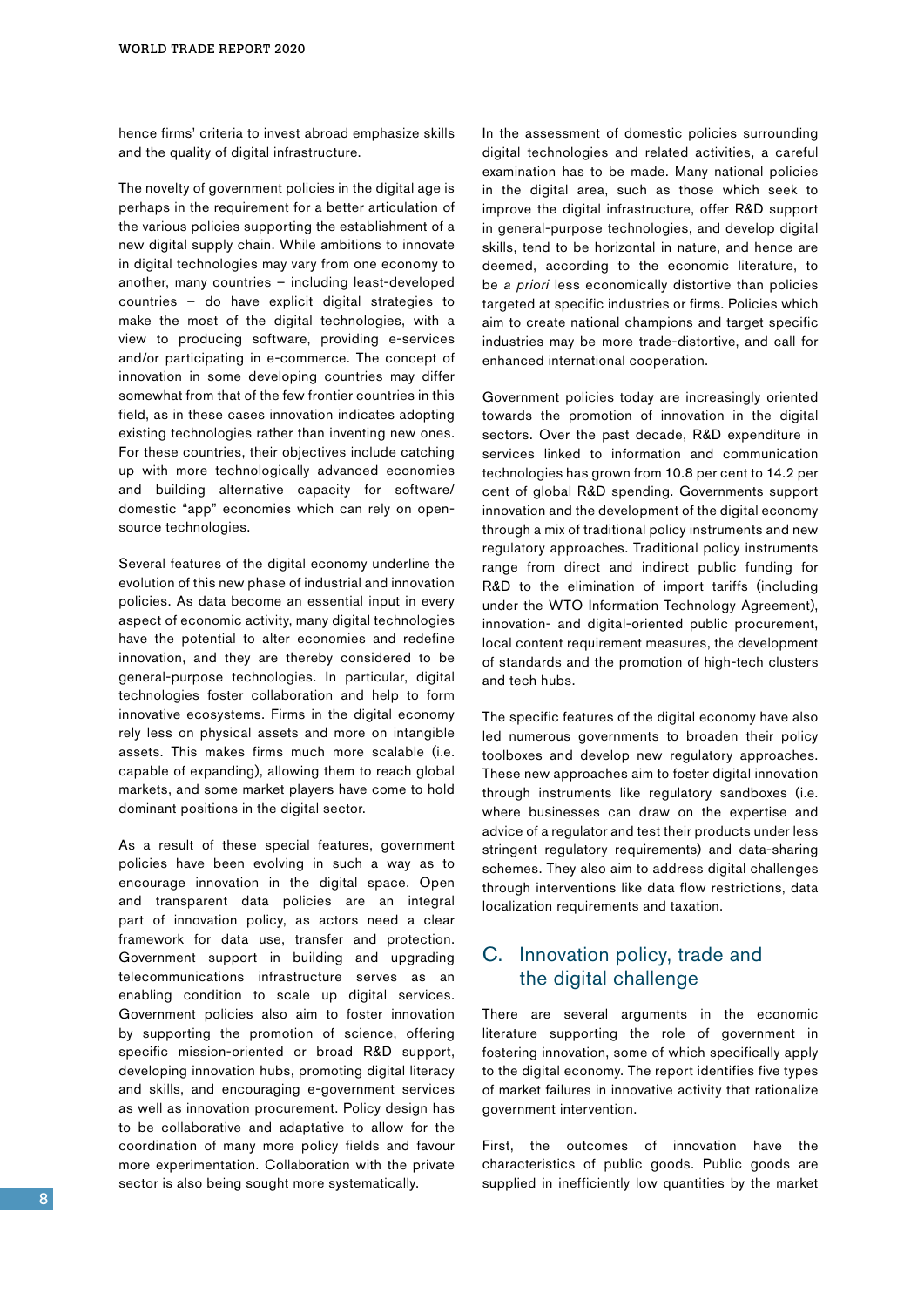because private returns are lower than social returns. For example, like a public good, data can be used by several firms at the same time without experiencing any reduction in value. Thus, firms that collect and process data may not be able to fully capture the benefits, resulting in a disincentive for data collection and sharing. However, government policies can incentivize the collection, processing and sharing of data, while balancing these benefits with the protection of private information.

Second, digital innovation can generate large benefits for the whole economy by using and diffusing generalpurpose technologies. Such technologies, like the steam engine and electricity, generate a growing range of applications and produce positive, economywide spill-overs, such as a greater availability of affordable computers and internet connections, which generate complementary innovation.

Third, innovative activity is characterized by asymmetric information between the potential innovator and the potential financier, because the innovator typically knows more about the activity than the financier. This can make it difficult for the latter to predict returns from a potential investment in innovative ventures. As a consequence, a lack of funding may inhibit firms from investing in innovation. However, governments can support projects with a high risk of no immediate result but potentially longterm outcomes, as well as improving financing for new firms and reducing their regulatory burden.

Fourth, complex activities, like innovation, are subject to coordination failures among the various stakeholders. Government action can help coordinate the different parties involved in the innovation process, ensuring that all the required complementary advances have been developed and are available in the market. For instance, to support the economic development of the digital economy, the government may need to intervene to coordinate the co-financing of communication infrastructures.

Fifth, digital technologies are also characterized by significant network externalities or effects, that is, the value of a network increases with additional users. In the presence of network externalities, governments may want to intervene because there can be a gap between the private and the social value of joining a network, limiting the size of networks in an inefficient manner. Government intervention can also address the risks of anti-competitive behaviour and of any single technology dominating the whole market.

The toolkit of policies to promote innovation is vast, because many factors affect innovation activity in the economy. Innovation policies typically aim to enlarge market size and increase R&D, ensuring the appropriability of research investments by filling (or reducing) the gap between the social and private returns to innovation, and increasing innovation investment to above the inefficiently low levels delivered by the market. Policies also aim to ensure that markets are contestable (i.e. open to competition) and to prevent the abuse of dominant positions, anticompetitive behaviour and technology lock-in (i.e. when technologies that have become obsolete remain in place).

It is worth noting there is no one-size-fits-all approach to innovation policy. Different sets of policies are relatively more appropriate for countries at different levels of economic development. At early stages of development, governments may favour investmentbased strategies, while home-grown innovation becomes more important as an economy grows and approaches the world technology frontier (i.e. the most recent technological innovations). Coupled with open and competitive markets, innovation policy can help countries to escape the middle-income trap by selecting and fostering the most innovative entrepreneurs.

Open and transparent trade policies contribute to innovation through improved access to foreign markets and increased competition, which provide firms with incentives to invest more in R&D. This is true for both developed and developing economies: a study of 27 emerging economies shows that both competition from foreign firms and linkages with foreign firms, through importing, exporting or supplying multinationals, increase product innovation, the adoption of new technologies and quality upgrading (Gorodnichenko, Svejnar and Terrell, 2010). Imports of capital goods and intermediate inputs improve productivity, product quality and diversity; the interaction between domestic and foreign firms, through backward and forward linkages, favours technological diffusion; face-toface interactions within international production and research networks help the diffusion of tacit knowledge and promote knowledge spill-overs. Open and transparent data policies are also important contributors to innovation in the digital age.

Other government policies can be beneficial for innovation. The economic literature highlights that R&D tax credits tend to increase R&D spending and, in some cases, increase patenting activity. Government research spending and procurement have a generally positive impact on innovation. Recent research shows that public funding of university research leads to more patents being filed by private firms. Government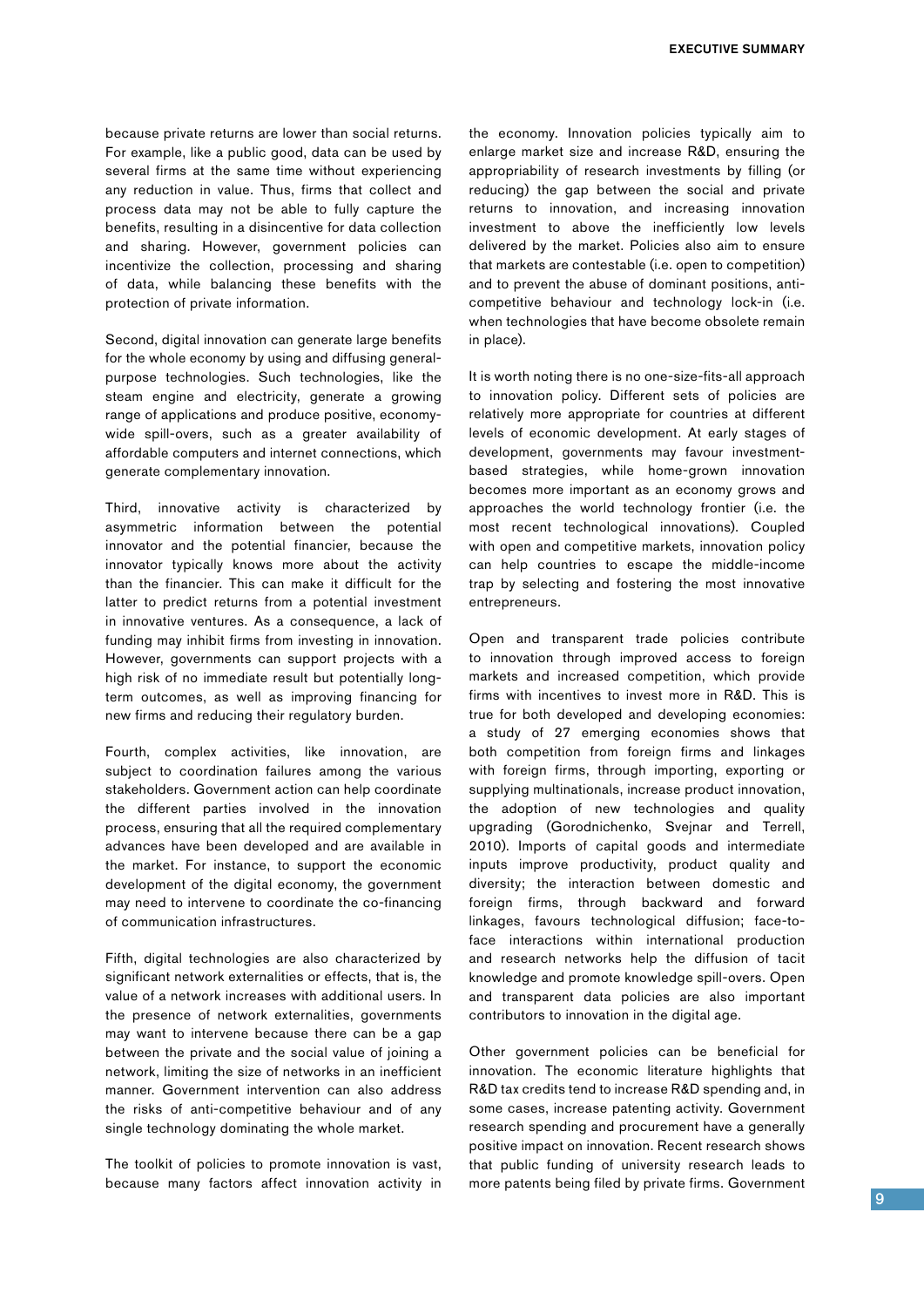research grants allocated in a competitive way to private firms generally succeed in stimulating private R&D. The effect is particularly prevalent for small firms, which are more likely to experience external financial constraints. Governments can also have a large impact on innovation through procurement policies, especially those directed towards sectors and firms with high technological content.

To achieve desirable social goals, such as to share economic benefits widely and tackle climate change, there may be a role for government in developing radical innovation. Breakthroughs in technological developments are often achieved in the framework of mission-oriented innovation policies, in which the state is both the funder and the customer, with specific public agencies often performing the role of coordinators of vast R&D efforts. Although such policies are difficult to evaluate, they may be justifiable in and of themselves.

The importance of intellectual property rights (IPR) regulation is bound to increase in the digital age because many digital products are replicable at zero cost and are of a non-rival nature (i.e. one person's use of these products does not prevent other people from using them). Strict and enforceable IPRs are central and can increase the attractiveness of a country for digital firms. Recent studies show that patent protection increases the availability of innovation in the pharmaceutical industry. Open source software makes it possible to organize production in a decentralized manner among individuals who cooperate with each other and share resources and outputs, thus contributing to digital innovation.

Human capital fosters economic growth by increasing the productivity of existing technologies and providing an essential input into the innovation process, leading to the generation or diffusion of new technologies, particularly in the digital economy. Education, in particular in science, technology, engineering and mathematics (STEM), is associated with higher levels of innovation activities. Policies to increase the supply of STEM graduates and attract highly skilled immigrants have been shown to boost innovation, and highly skilled scientists and engineers from developing countries who have emigrated abroad to work can also generate net positive gains in their home countries when they go back to their home countries or when they connect with local entrepreneurs there.

Competition policy aimed at making markets contestable is generally beneficial to innovation. Studies have shown that product or service market regulation reduces the intensity or the efficiency of R&D in the same sector or in downstream sectors. Several studies show that the removal of market entry barriers fosters innovation, including in digital sectors. Although it may be preferable to concentrate resources to foster growth at early stages of development, competition benefits long-term growth.

Other policies that create an innovation-friendly environment include building and maintaining telecommunications infrastructure and favouring agglomeration and early exposure to innovation. This report examines some insights into the wider economic implications of innovation policy, in particular in terms of overall impact on welfare and effects on inequality within countries.

Innovation policies in one country can, and do, have an impact on other countries. Such cross-border spillovers can be both positive and negative. Innovation created in one country as a result of innovation policy tends, for instance, to diffuse internationally. This boosts foreign productivity and facilitates follow-up innovations abroad. However, innovation policy also improves the competitiveness of domestic producers. This lowers the intervening country's import demand in the targeted sector and increases global supply. As a result, the terms-of-trade of foreign competitors with a comparative advantage in this sector deteriorate.

The cross-border effects of innovation policy arise through a variety of channels from knowledge spillovers, profit-shifting, supply-and-demand effects and competition for scarce resources. Many innovation policies benefit foreign countries, as they improve innovation, welfare and productivity not just at home but also abroad, for instance by enlarging the publicly accessible pool of knowledge or by boosting demand for foreign research. Assessments of the net effect of innovation policy are scarce, but experience suggests that policies are more beneficial if they are transparent and non-discriminatory. In the digital age, cross-border spill-overs are likely to intensify due to the knowledge intensity and network externalities associated with digital industries.

#### D. International cooperation on innovation policy in the digital age

Innovation policies, like other components of government policies, serve domestic policy objectives. They can generate both positive and negative international spill-over effects. In both regional and multilateral fora, governments have negotiated disciplines which regulate the use of policy instruments with a view to maximizing these positive cross-border spill-overs and to limiting the negative ones, without impeding the pursuit of legitimate public policy objectives.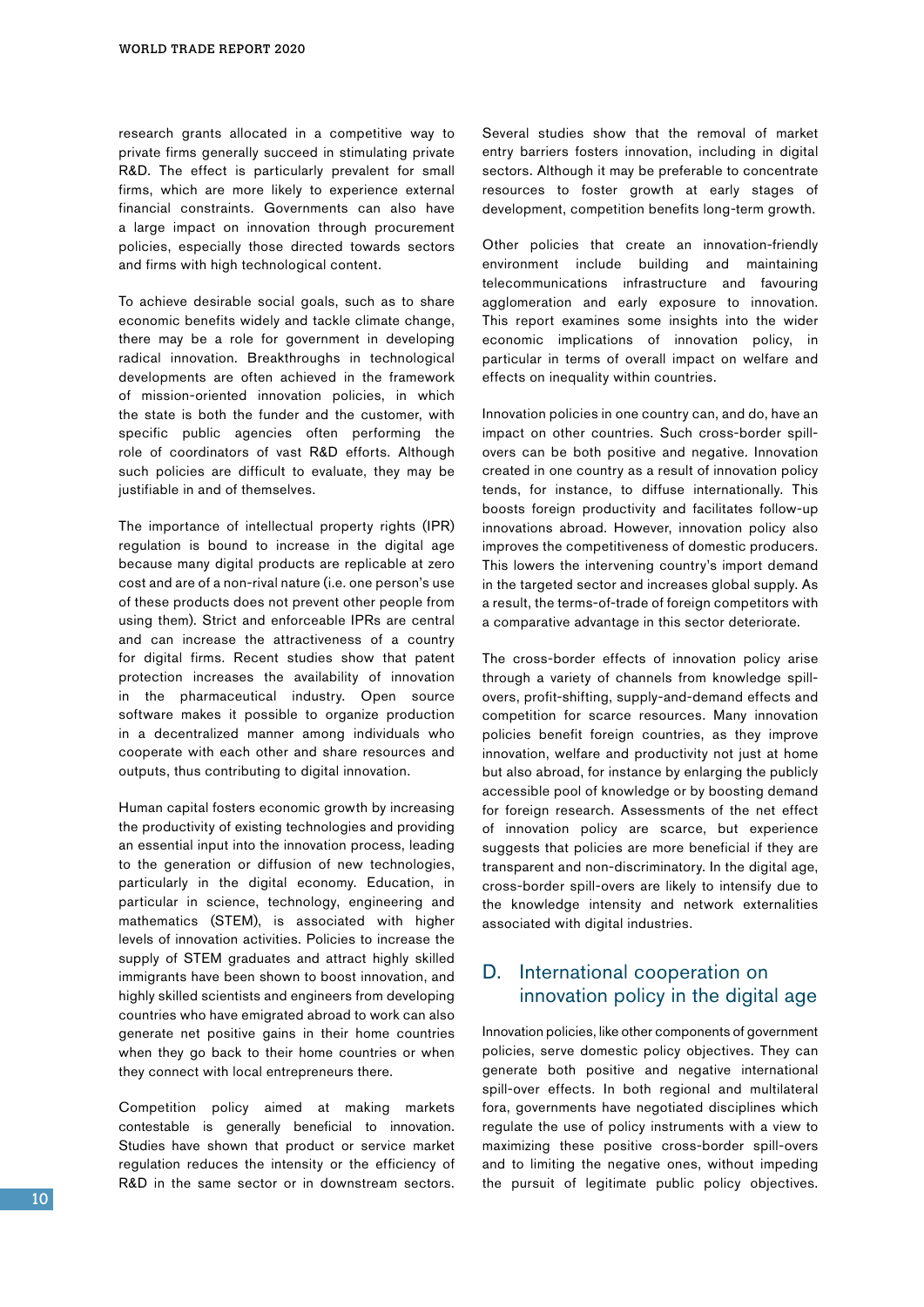Multilateral and regional disciplines have contributed to shaping innovation policies for many years, with continued relevance in the digital age.

The WTO agreements reached a quarter of a century ago proved to be remarkably forward-looking in providing a framework that helped to foster the development of an ICT-enabled economy in countries across all levels of development, while preserving policy space for countries to pursue different models of digital development. Since its inception, the basic principles of the General Agreement on Tariffs and Trade (GATT) (and, today, those of the WTO), such as non-discrimination, transparency, reciprocity and the prohibition of unnecessarily traderestrictive measures combined with the preservation of policy space for addressing important societal concerns, have promoted trade liberalization and innovation. These principles, although they pre-date the emergence of digitalization, continue to promote innovation in the digital world through the more sophisticated and detailed disciplines contained in the WTO agreements.

For example, the Information Technology Agreement (ITA) has applied a non-discriminatory, progressive elimination of tariffs on ICT goods, making essential technologies, tools and infrastructure equipment, notably internet infrastructures, more affordable.

The Technical Barriers to Trade (TBT) Agreement ensures that regulatory measures are transparent, non-discriminatory, and not unnecessarily traderestrictive. It has contributed to the emergence of global, open source standards of digital technologies.

The Government Procurement Agreement (GPA) requires that domestic public procurement procedures be conducted based on principles of transparency, non-discrimination and procedural fairness, while allowing for innovation-based policies to operate under these principles.

The General Agreement on Trade in Services (GATS) has allowed WTO members to design and implement innovation policies, provided that they do so in a transparent and non-discriminatory manner, and within the confines of their specific commitments, stimulating the liberalization of telecommunications and internet-based services.

The Agreement on Trade-Related Aspects of Intellectual Property Rights (TRIPS) requires a common minimum level of intellectual property protection and enforcement, flanked by nondiscrimination provisions, transparency requirements and binding dispute settlement. It ensures that incentives for innovation and the creation of intangible assets are comparable across WTO members' economies.

These WTO agreements transcribe the fundamental principles of the multilateral trading system into detailed rules that affect innovation-related policies and, through those, decisions by public and private economic actors on how and where to invest in innovation. These rules have proved to be flexible enough to enable and promote innovation, while ensuring that all WTO members enjoy the benefits of free trade by providing certainty regarding trade rules.

Regional trade agreements (RTAs), too, address the new trade-related issues and challenges of innovation in the digital age. Although only a limited number of provisions in RTAs explicitly address industrial and innovation policy, these explicit provisions help to enhance the coordination of industrial and innovation policy, as well as scientific and technological cooperation. Many other provisions in RTAs can both constrain and support industrial and innovation policy in the digital age. While some of these provisions replicate or build on existing WTO agreements, other provisions establish new commitments. These new obligations cover various issues, including data protection and localization, competition and intellectual property in the digital era.

In addition, various international organizations play an important role in international cooperation on innovation by favouring harmonization and mutual recognition of standards and regulatory frameworks, addressing IP-related issues as well as tax and competition issues, tackling challenges in ICT infrastructure, and supporting digital inclusion and the participation of micro, small and medium-sized enterprises (MSMEs).

Digitalization and digital innovation policies are also creating new needs in the context of international cooperation. Just as it has fostered broadly open, predictable and competitive markets in the wider global economy, in the years ahead the WTO has an important role to play in reducing uncertainty in markets for digital goods and services. This will require new and updated international disciplines on innovation policy instruments.

For example, the increasing importance of data as an input in production and of the fluidity of data is leading to increasing demands for new international rules on data transfers, data localization and privacy. As digital equipment industries become pivotal by producing general-purpose technologies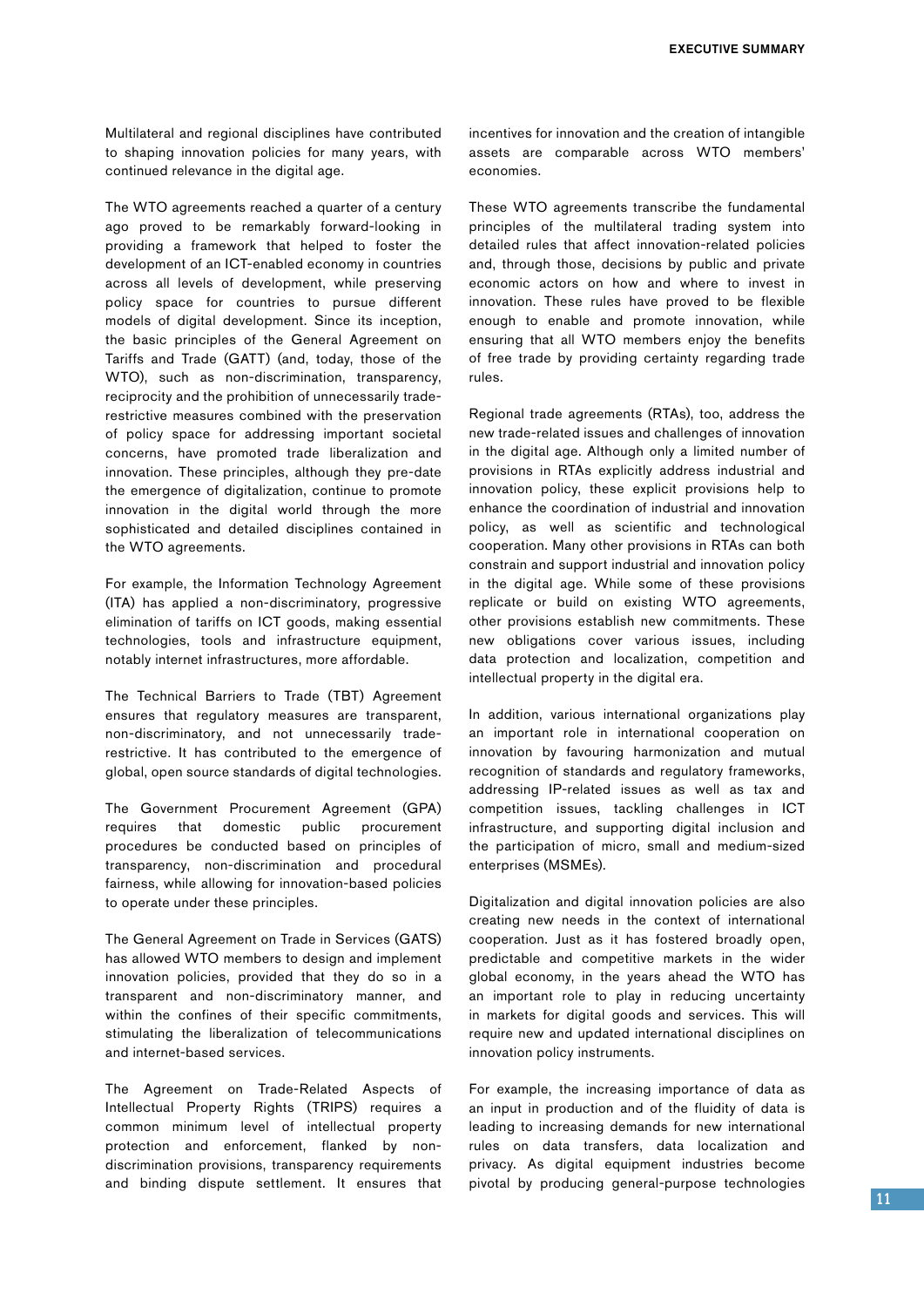and enabling downstream industries, international cooperation to encourage national governments to support innovation could bring benefits to the global economy. At the same time, the winner-takesall characteristics of certain digital industries could lead to policy responses that raise tensions between countries and introduce unnecessarily high market barriers.

Building on this analysis and based on the limited evidence regarding cross-border spill-overs of innovation policies in the economic literature, this report examines more closely how international cooperation can address these challenges and maximize the positive spill-overs from governments' policies to promote innovation.

International cooperation in the WTO and RTAs can contribute to the promotion of digital innovation by helping governments open up and stimulate competition in their digital services sectors. The WTO and RTAs also have a role to play in preventing the introduction and possible spread of barriers to cross-border digital trade, and in making the latter an engine of development.

One question is whether, in the digital world, it makes sense to explore ways to expand the flexibility for governments to use R&D subsidies with important positive international spill-overs. International cooperation may help to design mechanisms to share the benefits arising from innovation policies between countries. In the absence of such mechanisms, national governments may not provide enough support for innovation, as they may fear that most of the benefits from the innovation they support will leak abroad.

International cooperation could help to promote innovation in the digital world by encouraging and facilitating investment in broadband infrastructure or digital industry. FDI promotes innovation in host countries through direct investments to develop R&D and backward and forward linkages. To reap the maximum benefits from FDI, a sound policy environment for investors, consistent with GATS obligations and commitments on commercial presence, is paramount. Ongoing discussions regarding the WTO's joint statement initiative on investment facilitation, aimed at expanding investment flows by simplifying and speeding up procedures, could further promote investment in broadband infrastructure or the digital industry.

Aid for Trade, too, can help governments to adopt more open trade and investment policies in the information and communications technology sector which, if supported by an adequate regulatory framework, could help to attract FDI, develop digital infrastructure, and bridge the digital divide between poor and rich economies.

Empirical evidence suggests that highly skilled foreign workers positively contribute to innovation in the knowledge economy. Policies to attract highly skilled migrants have been put in place in both developed and developing countries. Commitments in the context of the WTO, RTAs or other international agreements could also help to open markets further to the supply of R&D services and other skilled professional services by suppliers from other WTO members, per mode 4 of the GATS (i.e. the presence of natural persons).

Data policies have become an integral part of innovation policies and a growing number of jurisdictions have passed new regulations to address data-related policy issues such as data privacy, consumer protection, and national security. It is important to examine the relationship between data policies and innovation further to understand what the long-term effects of such policies are. With enough information on the effects of data policies, international cooperation may help countries to share the benefits arising from international flows of data. Limitations on data flows or data localization policies often stem from privacy or security concerns, and therefore an effort to harmonize standards for data protection across countries or to develop mutual recognition criteria could build trust, and help prevent the spread of excessively restrictive data policies or a possible race to the bottom in privacy and security standards.

While, in many instances, digital markets can lead to enhanced competition, their potentially global reach can also result in dominant positions by market leaders, anti-competitive behaviour or mergers and acquisitions harmful to competition. International dialogue and cooperation on competition policies may help to enhance mutual understanding and awareness of policy effects.

Global markets have brought into focus the links between competition policy and industrial and innovation policies. Some tensions exist between, on the one hand, the desire to adapt competition and merger policy in order to provide more leeway to build and support companies large enough to contest global markets and create markets for innovative products, and on the other hand, concerns about using competition policy for strategic industrial policy purposes aimed at appropriating monopoly profits in the global market through the support of national champions.